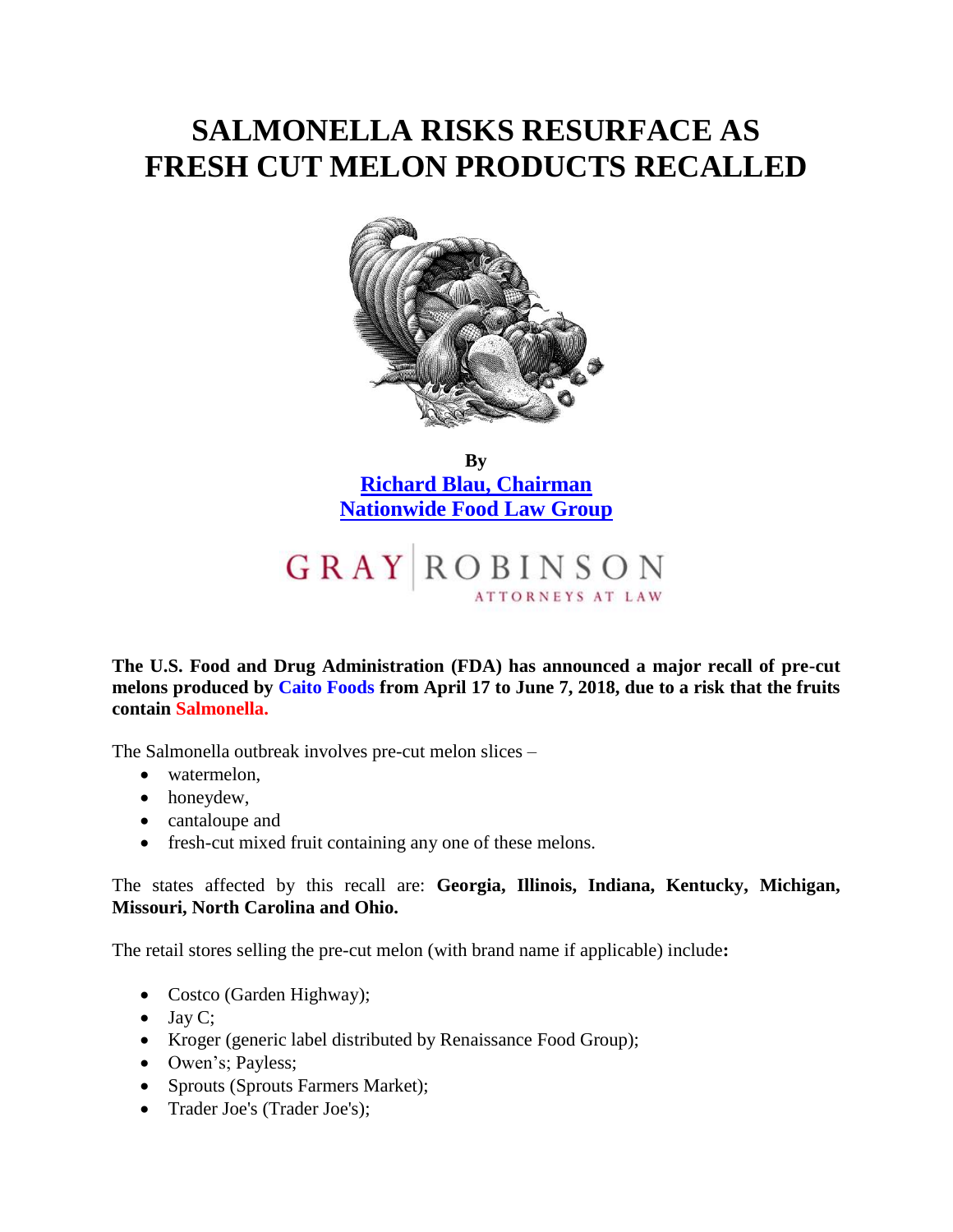- Walgreens (Delish);
- Walmart (Freshness Guaranteed);
- Whole Foods/Amazon (Whole Foods Market).

This latest recall caps a five-year spike in food recalls. Food products recalled by the FDA increased 92.7 percent between 2012 and 2017, and recalled pounds regulated by the U.S. Department of Agriculture, which largely oversees meat production, jumped 83.4 percent in the same period. **Bacterial contamination**, such as Salmonella, E. coli and Listeria monocytogenes, was the most consistent cause necessitating recalls.

About 28 percent of FDA food recalls were for bacterial contamination in 2012. By the end of 2017, that number had grown to 31.3 percent. Undeclared allergens were the top cause of recalled pounds of food by the USDA in 2012 at 35.4 percent; that number increased to 41.2 percent during the past five years.



The cause of this recent recall is **Salmonella**. Use or consumption of products contaminated with Salmonella may result in serious illness. It can also produce serious and sometimes fatal infections in young children, frail or elderly people and others with weakened immune systems. Healthy individuals infected with Salmonella can experience fever, diarrhea, nausea, vomiting and abdominal pain. In rare circumstances, infection with Salmonella can result in the organism getting into the bloodstream and producing more severe illnesses such as arterial infections (*i.e.,* infected aneurysms), endocarditis and arthritis.

The products were packaged in clear, plastic clamshell containers. Caito Foods has ceased producing and distributing these products as the company and FDA continue their investigation. HOWEVER, because it is possible that products shipped between April 17 and June 7, 2018 still could be on store shelves, consumers should be careful.

The potential that these products are contaminated with Salmonella was discovered through analyzing reports made by state departments of public health. As of June 10, 2018, the number of reported illnesses per state stood as follows: Michigan (32), Indiana (11), Missouri (10), Illinois